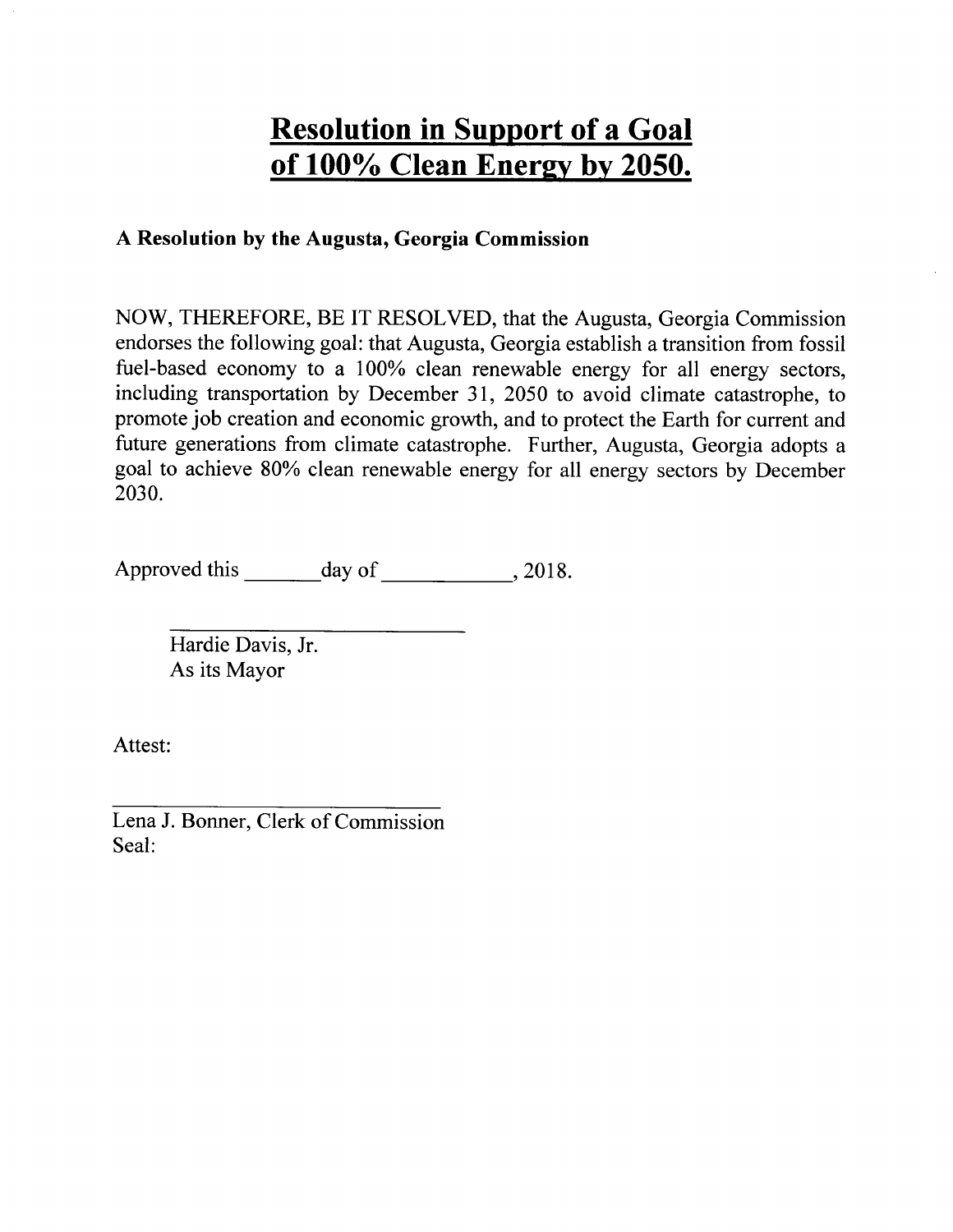### Zero Waste and Environmental Democracy

A Statement by the BIue Ridge Environmental Defense League Concern Citizens of Shell Bluff, Waynesboro, GA

#### Zero Waste forces us to examine our shared responsibilities for how we live and to acknowledge the impaet of our actians on those who live around us.

The Blue Ridge Environmental Defense League began twenty-eight years ago with a commitment to earth stewardship, environmental democracy, social justice and community empowerment. Since that frst campaign against a high-level nuclear waste dump, we have confronted hazardous waste and medical waste incinerators as well as numerous regional and rnulti-state solid waste dumps. BREDL chapters worked in their communities to raise hundreds of thousands of dollars and wage long public campaigns to win victories against very powerful corporations. The principles and commitment that we shared in 1984 are reflected in our goals for Zero Waste.

Zero Waste advocates face many difficutt choices as they campaign for concepts such as Extended Producer Responsibility (EPR), Clean Production and Cradle-to-Cradle ownership of products and waste. The goals of preserving resources and eliminating waste disposal require fundamental shifts in a consumer economy rooted in extraction, consumption, wasting and dumping. Corporate interests who profit from the current economic model control the process and have little incentive to adopt new ways of doing business. Changing consumer behavior in a marketplace contaminated with externalized costs presents an even greater challenge.

A consumption economy depends on constantly finding new places to dispose of waste. Waste companies understand the political process required to identify those communities where leaders can be convinced to take someone else's garbage. Often the sarne communities that have endured the extraction stage of production are now targeted to get the waste dump. Strip mines in the north and abandoned pine plantations in the south are popular targets. In general, they are rural, poor, minority, or conservative.

This leaves them vulnerable to offers of what we have termed "dumping for dollars." Wealthy cities may not notice the extra dollar per ton that is paid to an unknown rural county where commissioners are anxious about their declining tax base. The mega-dump is easily sold as economic development to county officials with an uneducated, often under-employed, workforce, and a few absentee corporate landowners. Waste companies know how to make this pitch. Every counfy needs a new school.

Recycling, waste reduction, resource recovery parks and Extended Producer Responsibility are all essential parts of any campaign for Zero Waste. Out of sight-out of mind landfills are not. Exporting waste to poor communities is not. "Dumping for dollars" is not.

We acknowledge the power of grassroots campaigns to create the conditions necessary for change. We support a Zero Waste movement that recognizes both the threats to landfill and incinerator cornmunities and the opportunities to include those communities in the larger efforts essential for success. Our original principles and demands for environmental democracy still apply today.